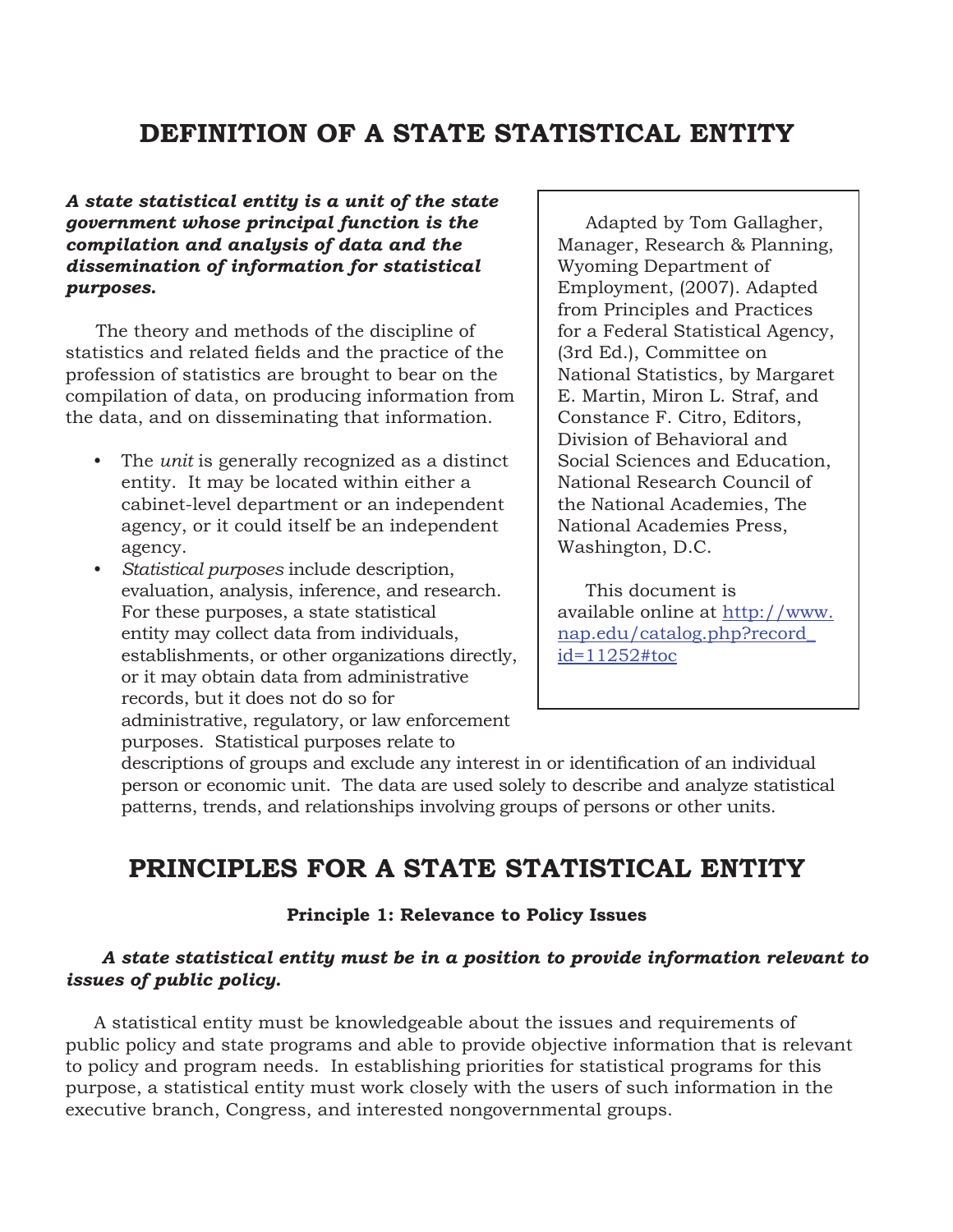Often, the provision of statistics concerning a particular subject area is itself a public policy, with the goal of serving a broad range of information needs of private- and publicsector users as well as the public. To establish priorities for such statistics, a statistical entity must maintain contact with a broad spectrum of users in the business sector, academia, state and local governments, and elsewhere.

#### **Principle 2: Credibility Among Data Users**

## *A state statistical entity must have credibility based on a relationship of mutual respect and trust with those who use its data and information.*

 It is essential that a statistical entity strive to maintain credibility for itself and its data. Few data users are in a position to verify the completeness and accuracy of statistical information; they must rely on an entity's reputation as a credible source of accurate and useful statistics.

 To have credibility, an entity must be and must be perceived to be free of political interference and policy advocacy. Also important for credibility is that an entity follow such practices as wide dissemination of data, openness about the data provided, commitment to quality and professional practice, and fair treatment of data providers.

#### **Principle 3: Trust Among Data Providers**

## *A state statistical entity must have a relationship of mutual respect and trust with respondents who provide data and with all data subjects whose information it obtains.*

 Data providers must be able to rely on the word of a statistical entity when they are asked to provide information about themselves. An entity earns the trust of its data providers by ensuring appropriate confidentiality of responses. Maintaining confidentiality, in particular, precludes the use of individually identifiable information for any administrative, regulatory, or law enforcement purpose.

# **PRACTICES FOR A STATE STATISTICAL ENTITY**

#### **Practice 1: A Clearly Defined and Well-Accepted Mission**

 An entity's mission should include responsibility for all elements of its programs for providing statistical information – determining sources of data, measurement methods, efficient methods of data collection and processing, and appropriate methods of analysis – and ensuring the public availability not only of the data, but also of documentation of the methods used to obtain the data and their quality. The mission should include the responsibility for assessing information needs and priorities and ways to meet those needs, which could include the establishment of a data collection program or the modification or discontinuance of an existing program.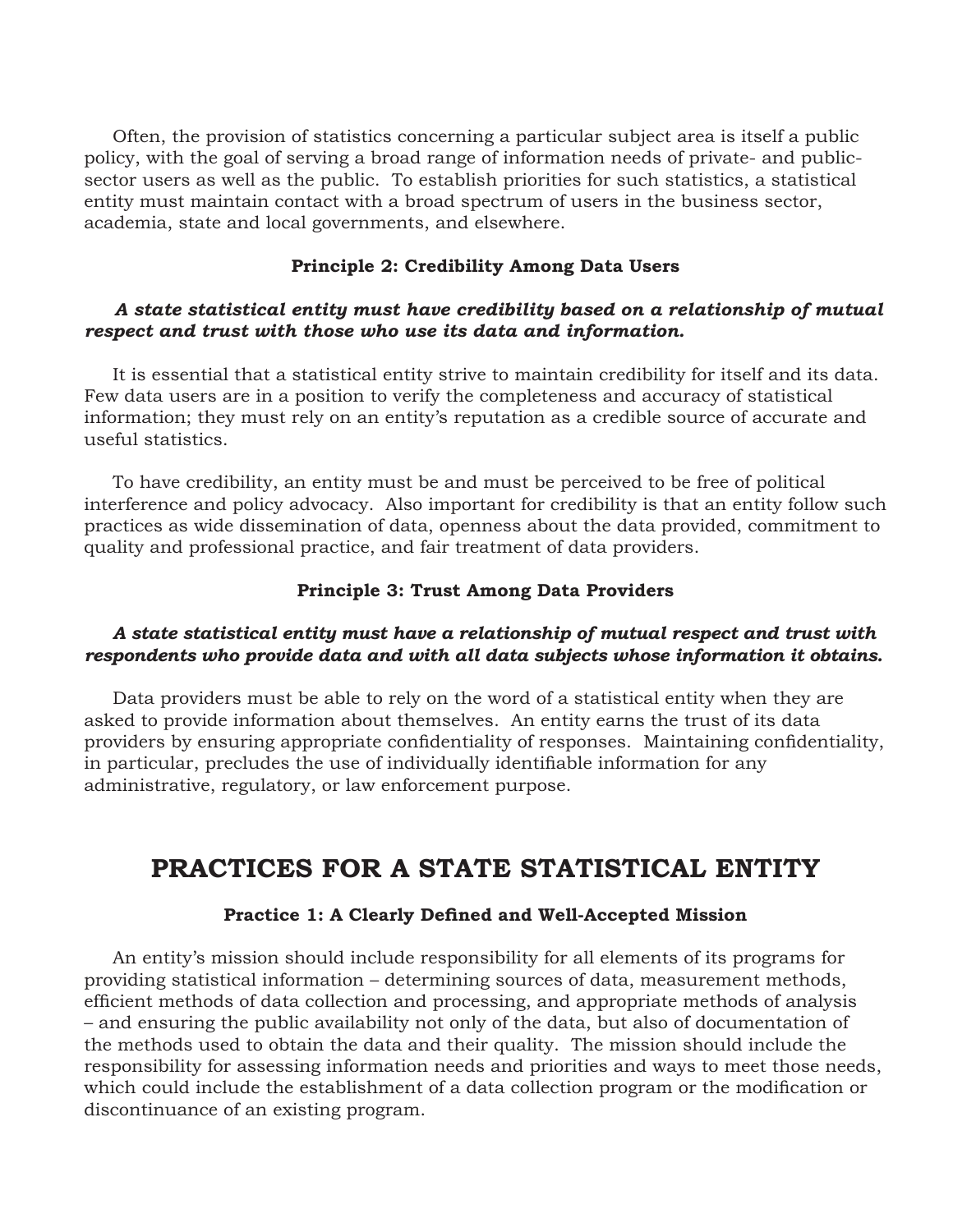## **Practice 2: A Strong Position of Independence**

 A widely acknowledged position of independence is necessary for a statistical entity to have credibility and to carry out its function to provide an unhindered flow of useful, high-quality information for the public, decision makers, analysts, and program planners inside and outside government. Without the credibility that comes from a strong degree of independence, users may lose trust in the accuracy and objectivity of the entity's data, and data providers may become less willing to cooperate with entity requests.

 In essence, a statistical entity must be distinct from those parts of the department carrying out law enforcement and policy-making activities. It must be impartial and avoid even the appearance that its collection, analysis, and reporting processes might be manipulated for political purposes or that individually identifiable data might be turned over for administrative, regulatory, or law enforcement purposes.

Other characteristics related to independence are that the statistical entity have:

- authority for professional decisions over the scope, content, and frequency of data compiled, analyzed, or published.
- recognition by policy officials outside the statistical entity of the entity's authority to release statistical information without prior clearance.
- adherence to predetermined schedules in the public release of important statistical indicators to prevent even the appearance of manipulation of release dates for political purposes.

## **Practice 3: Continual Development of More Useful Data**

 Statistical entities must continually look to improve their data systems to provide information that is accurate, timely, and relevant for changing public policy needs. An entity may achieve these goals by sharing technical information and ideas with other statistical entities.

## **Practice 4: Openness About Sources and Limitations of the Data Provided**

 A statistical entity should be open about its data and their strengths and limitations, taking as much care to understand and explain how its statistics may fall short of accuracy as it does to produce accurate data in the first place. Data releases from a statistical program should be accompanied by a full description of the purpose of the program, the methods and assumptions used for data collection, processing, and reporting, what is known (and not known) about the quality and relevance of the data, appropriate methods for analysis that take account of viability and other sources of error in the data, and the results of research on the methods and data.

## **Practice 5: Wide Dissemination of Data**

A statistical entity should strive for the widest possible dissemination of the data it compiles. Data dissemination should be timely and public.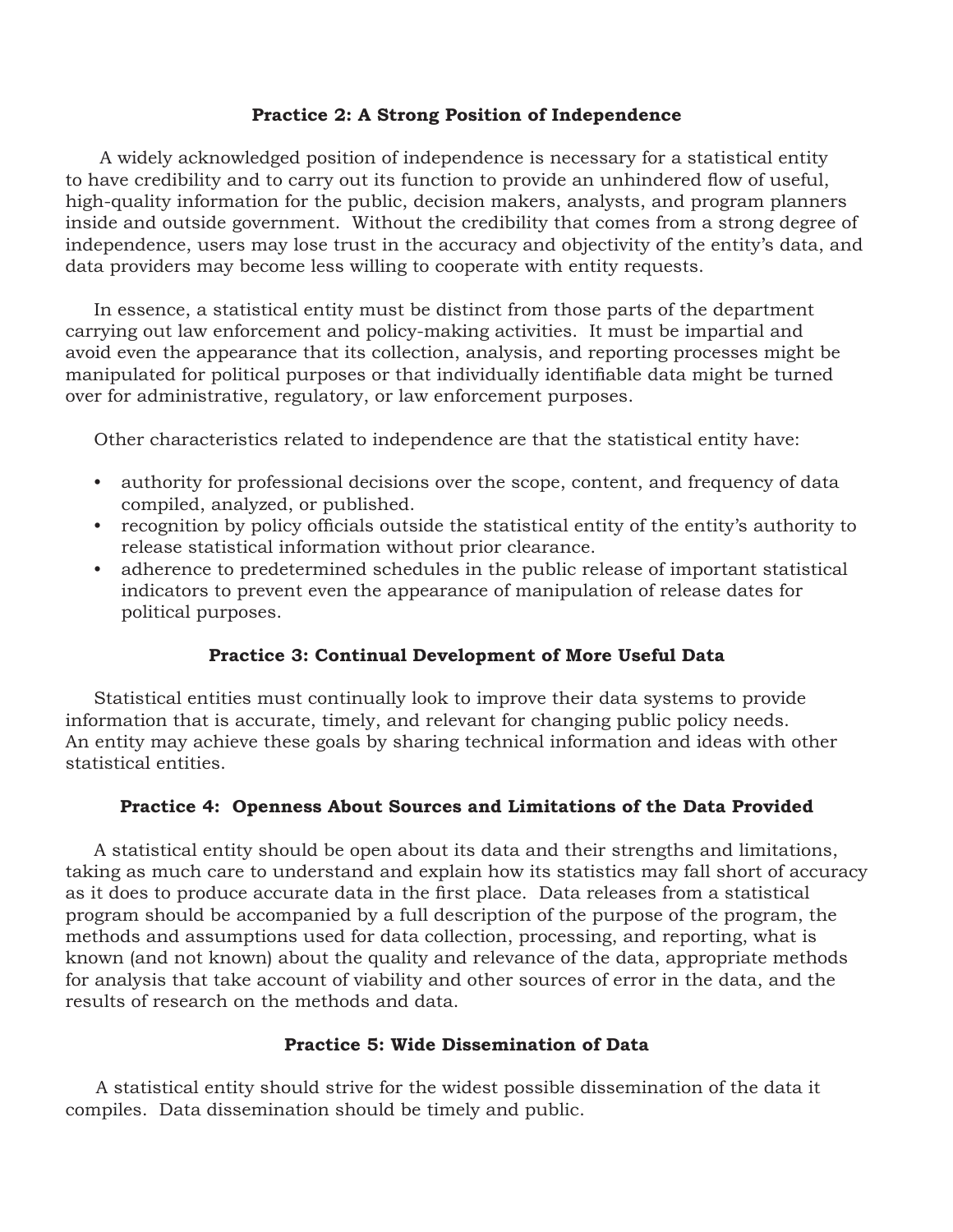## **Practice 6: Cooperation with Data Users**

 A statistical entity should consult with a broad spectrum of users of its data in order to make its products more useful. It should:

- seek advice on data concepts, statistical methods, and data products from data users as well as from other professional and technical subject-matter and methodological experts.
- provide equal access to data to all users.

## **Practice 7: Fair Treatment of Data Providers**

 To maintain credibility and a relationship of respect and trust with data subjects and other data providers, a statistical entity must observe fair information practices. Such practices include:

• policies and procedures to inform data providers of the purposes of data collection and the anticipated uses of the information, whether their participation is mandatory or voluntary, and, if voluntary, using appropriate informed consent procedures to obtain their information.

## **Practice 8: Commitment to Quality and Professional Standards of Practice**

A statistical entity should:

- use modern statistical theory and sound statistical practice in all technical work.
- develop strong staff expertise in the disciplines relevant to its mission, in the theory and practice of statistics, and in data collection, processing, analysis, and dissemination techniques.
- develop an understanding of the validity and accuracy of its data and convey the resulting measures of quality to users in ways that are comprehensible to nonexperts.

## **Practice 9: An Active Research Program**

 An effective statistical entity should have a research program that is integral to its activities.

 The research program of a statistical entity should include research on the substantive issues for which the data were compiled. Such research should be conducted not only to provide useful objective analytical results, but also as a means to identify potential improvements to the content of the data, suggest improvements in the design and operation of the data collection, and provide fuller understanding of the limitations of the data.